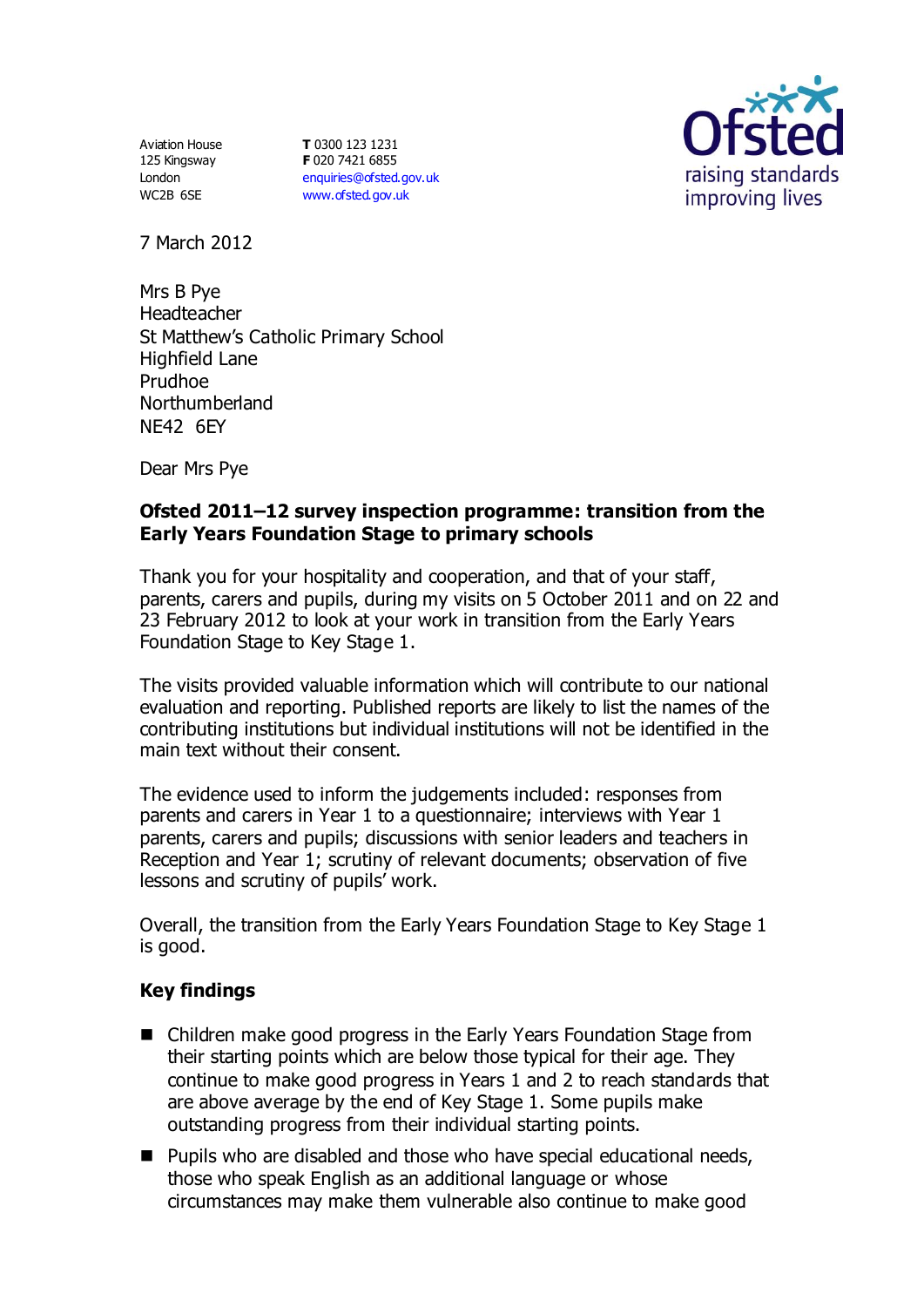progress. Their needs are identified early, their progress is carefully monitored and effective support is provided when needed. For example, a higher level teaching assistant moved into the Reception/Year 1 class with the pupils and effectively supported them during the transition.

- Year 1 pupils are in two mixed-age classes, one with Reception and Year 1 pupils and the other with Year 1 and Year 2 pupils. Leaders and staff rigorously monitor pupils' progress and hold valuable discussions, including with parents and carers, when placing children in the appropriate class. These placements are constantly re-assessed as pupils mature and progress.
- Staff work very effectively together to plan the curriculum to ensure that the needs of all pupils are met across the two classes. There is a strong emphasis on developing key skills through a creative and exciting curriculum which fully engages pupils in their learning. The Early Years Foundation Stage curriculum, as appropriate, is carried on into Year 1 to ensure continuity and progression in learning, particularly for those children who need further reinforcement in the first term.
- $\blacksquare$  The quality of teaching in these two mixed-age classes is consistently good and sometimes outstanding. Teachers have high expectations of what pupils can achieve. Misconceptions are handled very sensitively by staff and pupils learn from any errors they make and quickly move on in their learning. Teachers in both classes plan carefully together on a weekly basis to meet the needs and different learning styles of pupils. There are many practical activities and experiences, such as when pupils worked in groups to create dinosaurs with a wide range of materials and then each group did a presentation to the class using adjectives to describe their dinosaur. Pupils often learn basic skills through singing songs as well as through drama and dance which does much to promote their enjoyment in learning.
- Support staff are deployed effectively to support individuals and groups of pupils in lessons. However, during whole-class sessions they are not always as actively involved as they could be. School leaders acknowledge that their time could be used more productively at these times, for example to observe and monitor the progress pupils make in their personal, social and emotional development during lessons.
- While systems are in place to monitor and evaluate the progress children make in their personal, social and emotional development through the Reception Year, this is not continued into Year 1 and further through the school.
- You and other school leaders have a very good understanding of the transition from the Early Years Foundation Stage into Key Stage 1, particularly as the two teachers in Reception and Key Stage 1 classes are also the literacy and numeracy coordinators. The Early Years Foundation Stage leader and the special educational needs coordinator are also very knowledgeable and involved with the transition process for younger pupils